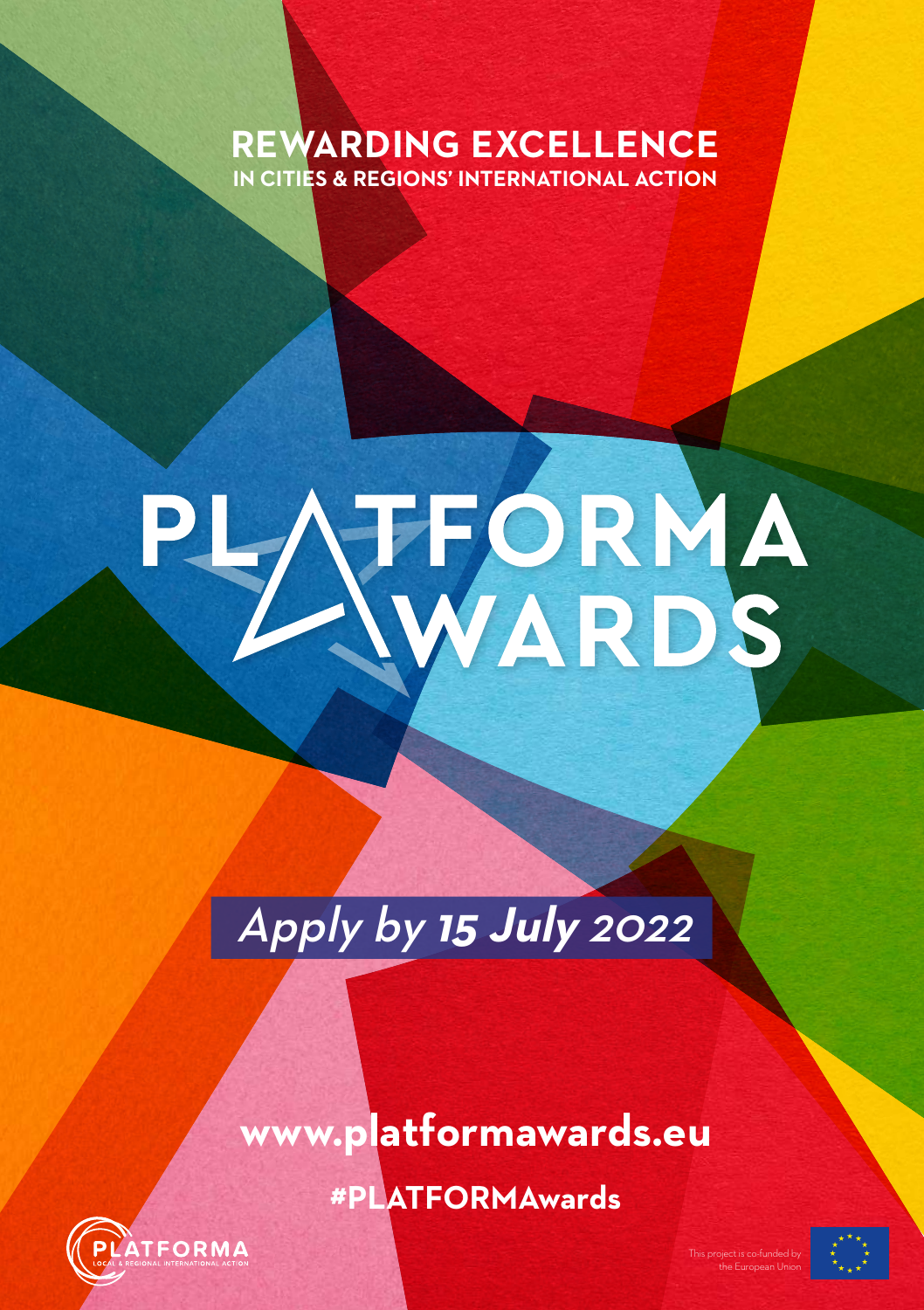

By 2035, the number of people living in cities will double in Africa and by 2050, 70% of the world's population will be urban. The sustainable development and urbanisation of partner countries is one of the most pressing global challenges. European local and regional governments are key players to accompany and support partner cities and regions to implement the Sustainable Development Goals (SDGs).

In 2022, for their third edition, the PLATFORMAwards will once again promote and reward best practices in local and regional governments' development cooperation projects, and will offer cities and regions worldwide easily replicable solutions for sustainable development.

## **HOW CAN I APPLY?**

**Apply on www.platformawards.eu or send your application at awards@platformawards.eu by Friday 15 July 2022 midnight (CEST).**

#### **ADMISSION CRITERIA**

- You are a town, city, province or region from the **European Union** cooperating with at least one local or regional government from a partner country in Africa, Asia, Latin and South America, Eastern Europe or the Middle East.
- Your **partnership** contributes to the mutual development of the parties and specifically contributes to the implementation of one or several of the 17 Sustainable Development Goals of the United Nations.



#### **SELECTION CRITERIA**

Members of the jury select three winners from among the nominees. The following themes will be particularly monitored:

- Strategic approach, objectives and local impact
- Local democracy and active citizenship
- Development effectiveness and policy coherence
- Multi-stakeholder approach
- Youth
- Gender equality
- Innovation and creativity
- Communication and promotion

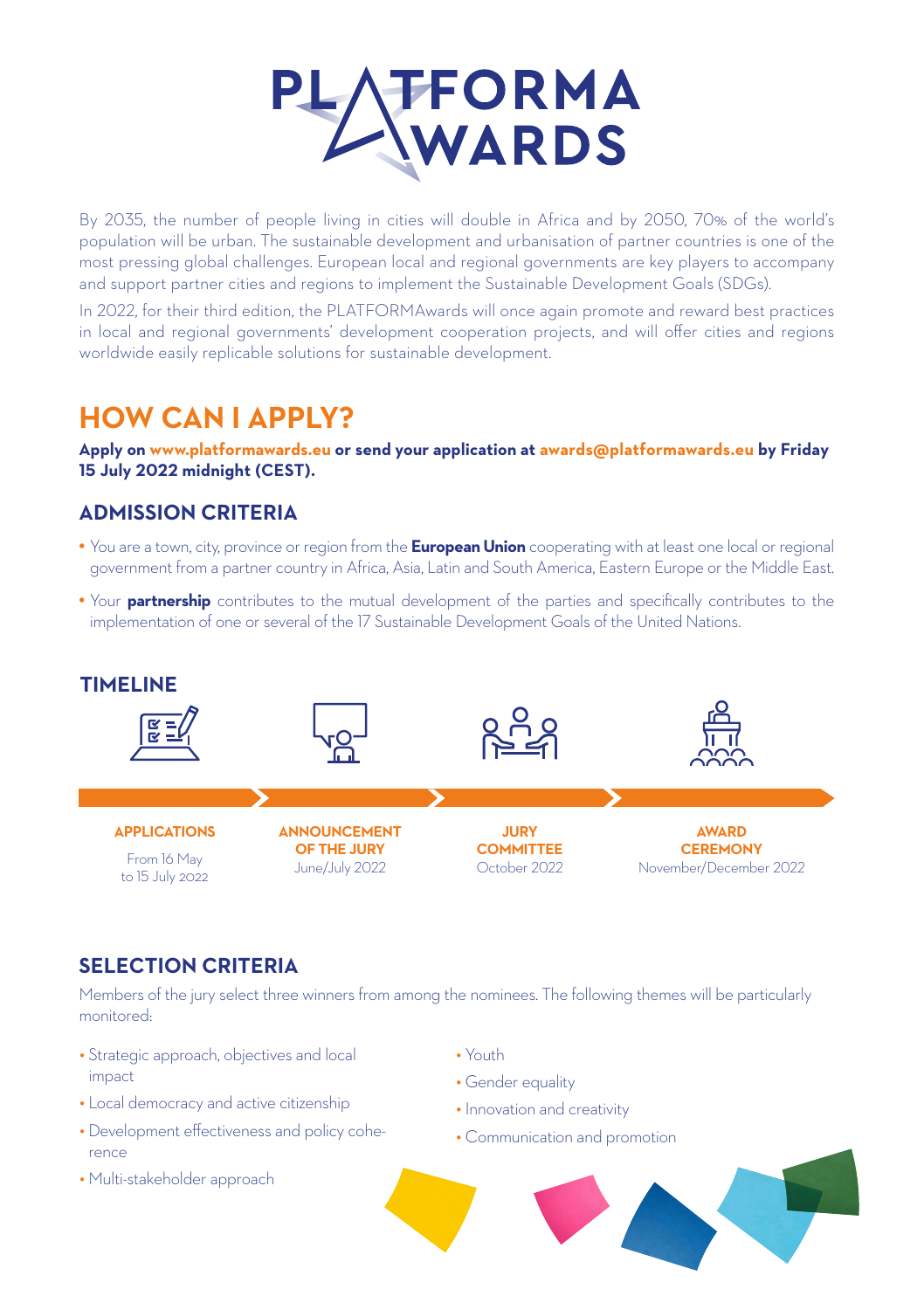

## **WHY SHOULD I APPLY?**

**First prize only:** win the **production of a €20,000 video** to promote your cooperation project (first prize only)

#### **All winners:**

- Win **a trip to the European city where the PLATFORMAwards' ceremony** will be organised in November or December 2022
- Get **access to the PLATFORMA network** and expertise during workshops and conferences
- Get **visibility for your projects** through articles and on-line promotion on PLATFORMA's and CEMR's communication channels

## **THE JURY**

#### **To be announced soon**

To guarantee a transparent and fair selection, an independent jury will choose the winners among shortlisted candidates on the basis of a selection grid and their own experience.

The jury is composed of European elected representatives, practitioners of development cooperation and partners of CEMR and PLATFORMA.



## **WATCH THE MOVIES**



## 2020: **¡OJALÁ!**

A 25-year-old student discovers how municipalities in the province of Barcelona (Spain) joint efforts with municipalities in the Marrakesh-Safi region (Morocco) to strengthen citizens' participation and promote gender equality at the local level. https://youtu.be/pgala8nw3VY

### 2018: **NO CHILD WITHOUT A BIRTH CERTIFICATE**

Did you know that in the world, 230 million children "do not exist" because they don't have a birth certificate?

The Mayor of Dogbo (Benin) has concluded a partnership agreement on birth registration with his counterpart from Roeselare (Belgium). https://youtu.be/jwfk-hJPpzE